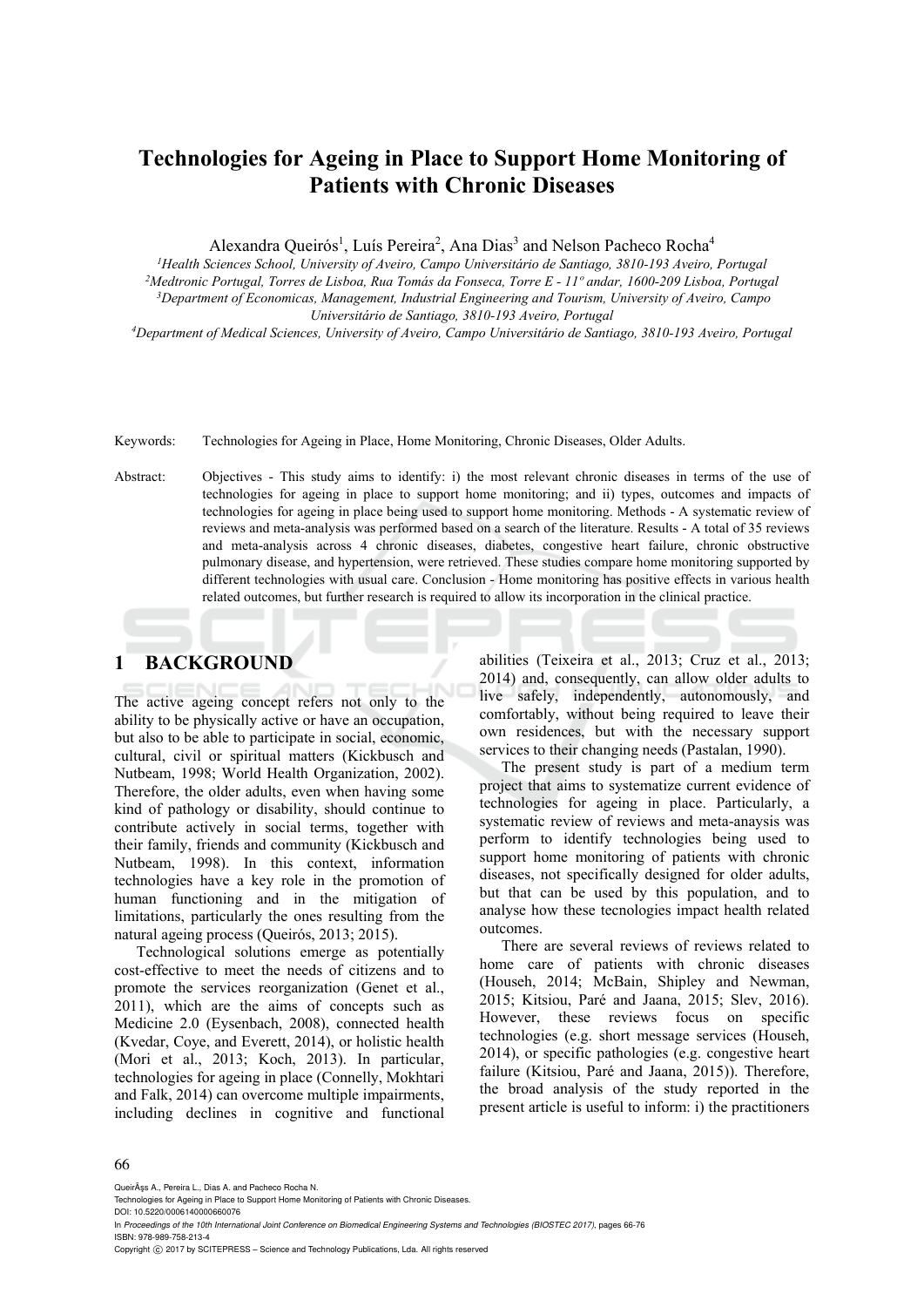about the available home monitoring solutions; and ii) the researchers about home monitoring issues that are being object of research.

### **2 METHODS**

Considered the aforementioned objective, the systematic review of reviews and meta-analysis reported in the present article was informed by the following research questions:

- What are the most relevant chronic diseases in terms of the use of technologies for ageing in place to support home monitoring?
- What are the types, outcomes and impacts of technologies for ageing in place being used to support home monitoring?

In order to determine the most appropriate search strategy, an initial scoping study was conducted. The outcomes of this process were discussed with various researchers and captured in a review protocol with explicit descriptions of the methods to be used and the steps to be taken.

The resources considered to be searched were two general databases (i.e. Web of Science and Scopus) and two specific databases (i.e. PubMed, a medical sciences database, and IEEE Explorer, a technological database).

The list of keywords for the systematic review was created through three steps:

- First, health related and technological terms were selected for a draft search strategy based on the terminology that the authors were familiar due to their background readings. A preliminary search with the identified keywords was tested by two authors.
- Afterwards, the two authors carried out a hand search of the table of contents of three relevant journals: Journal of Telemedicine and Telecare, Telemedicine and Ehealth and Journal of Medical Internet Research.
- Finally, new keywords were introduced in order to gather articles of the mentioned journals that were not retrieved in the previous queries.

The queries that resulted from these successive refinements intended to include: i) all the reviews where any of the keywords 'telecare', 'telehealth', 'telemedicine', 'homecare', 'telemonitoring', 'home monitoring', 'remote monitoring´, ehealth´, 'telerehabilitation', 'mobile health', 'mhealth' or 'assisted living' were presented in the title or abstract; and ii) all the reviews where any the keywords 'technology-based', 'information

technology', 'information and communication', 'internet-based', 'web-based', 'on-line', 'smartphones', 'mobile apps', 'mobile phone', 'monitoring devices' or 'consumer health information' were presented in the title or abstract together with any of the keywords 'healthcare', 'health care', 'patient', 'chronic disease', 'older' or 'elderly'.

The search was limited to articles in English, but conducted in any country, and performed on 30 of April of 2016, to include reviews published during the preceding 10 years.

#### **2.1 Inclusion and Exclusion Criteria**

The study reported in the present article included reviews and meta-analysis related to technological solutions that can be used to support home monitoring of older adults living with a chronic disease. Chronic disease is defined as an illness that is prolonged in duration, has a non-self-limited nature, is rarely cured completely and is associated with persistent and recurring health problems (Thrall, 2005; Australian Institute of Health and Welfare, 2006).

Since the scientific literature presents a large number of articles that report studies related to home monitoring, it was planned to include systematic reviews or meta-analysis only.

The authors excluded all the articles not published in English or that report systematic reviews of reviews. Furthermore, the authors also excluded all the reviews and meta-analysis reporting solutions that: i) are not focused on the monitoring of health conditions; ii) target more than one chronic condition (e.g. diabetes together with congestive heart failure); iii) target long-term health condition not related to older patients (e.g. paediatric conditions); iv) do not target the patients (i.e. studies that were clinicians focused or were intended primary to deal with the problems of caregivers rather than the patients); and v) were designed to be used in an institutional environment and not in the domicile of the patients.

#### **2.2 Review Selection**

After the removal of duplicates and articles not published in English, the selection of the remainder articles was performed by two authors in three steps:

 First, the authors assessed all titles for relevance and those clearly not meeting the inclusion criteria were removed.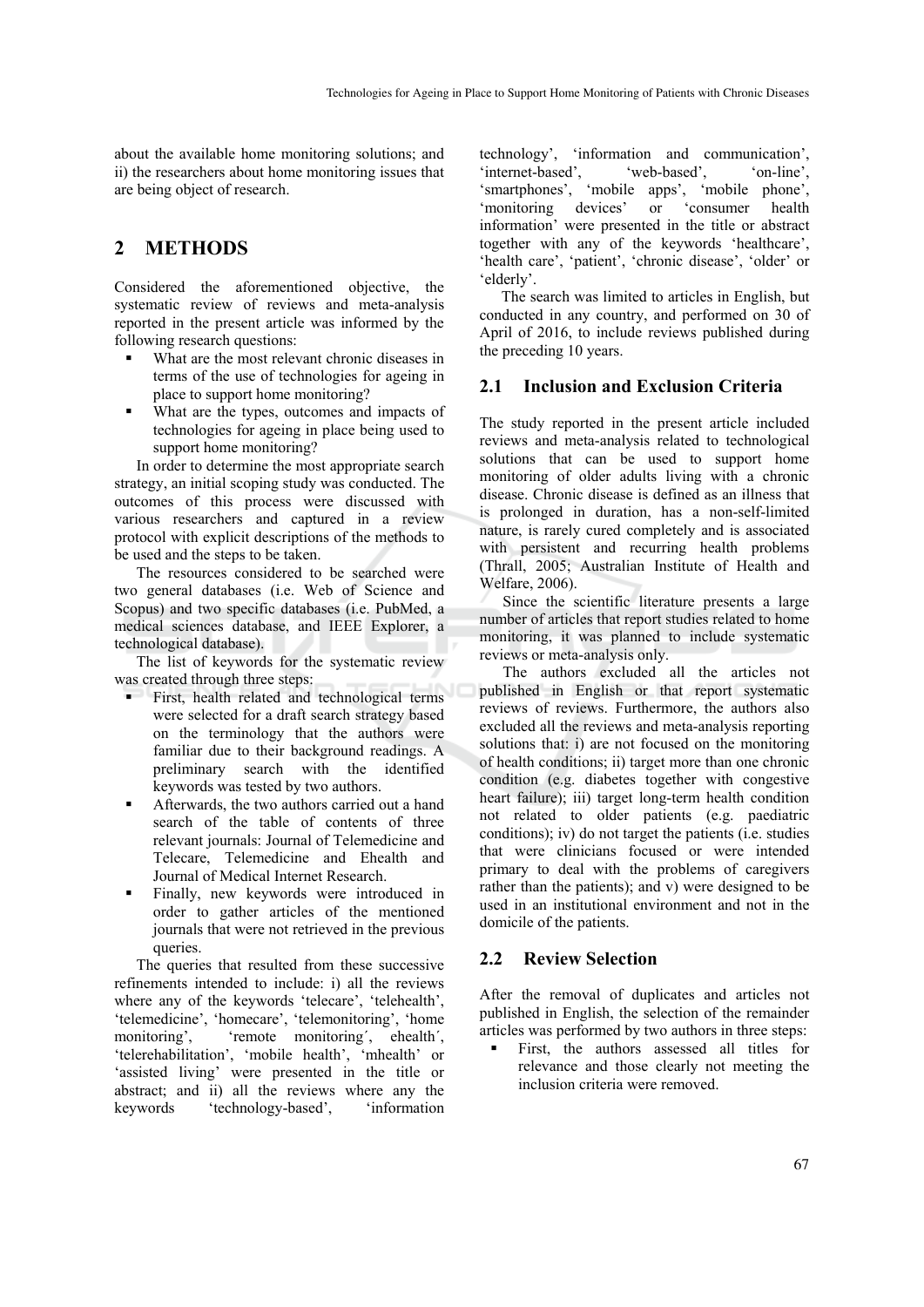- Afterwards the abstracts of the retrieved articles were assessed against the inclusion and exclusion criteria.
- Finally, authors assessed the full text of the articles according to the outlined inclusion and exclusion criteria.

In all these three steps any disagreement between the two authors was discussed and resolved by consensus.

#### **2.3 Data Extraction**

The following characteristics of the retrieved articles were extracted: i) authors, title and year of publication; ii) aims of the review or meta-analysis; iii) target chronic disease; iv) technologies being used; v) search strategy; vi) inclusion and exclusion criteria; vii) quality assessment; viii) data extraction procedure; ix) total number of primary studies; x) total number of random clinical trials (RCT); xi) total number of participants; xii) primary outcomes; xiii) secondary outcomes; xiv) author's interpretations; and xv) author's conclusions.

The relevant data were extracted and recorded independently by two authors. Once more, any disagreement between the two authors was discussed and resolved by consensus.

## **3 RESULTS**

The present study comprises a narrative synthesis of the retrieved systematic reviews and meta-analyses and followed the guidelines of the Preferred Reporting Items for Systematic Reviews and Meta-Analyses (PRISMA) (Moher, 2009). Figure 1 presents the respective flowchart.

AND

TECHNO

A total of 2681 articles were retrieved from the initial searches on PubMed (822 articles), Web of Science (1263 articles), Scopus (550 articles) and IEEE Explorer (46 articles). The initial screening yielded 1429 articles by removing the duplicates (1210 articles) or the articles without abstracts or without the names of the authors (42 articles). After exclusions based on title alone 563 articles were retrieved. Additionally, 315 articles were eliminated based upon review of their abstracts.

The full texts of the 248 remaining articles were assessed and 213 articles were eliminated, due to the following reasons: i) the studies target multiple chronic diseases - 102 articles; ii) the main goals of the studies are health promotion related to general population - 48 articles; iii) the studies are not focused on home monitoring of patients with chronic

diseases - 31 articles; iv) the studies are not systematic literature reviews or meta-analysis - 12 articles - or are reviews of reviews - 3 articles; v) the target users are not the patients but the caregivers - 8 articles; vi) the reported solutions are to be used in an institutional environment or are related to acute conditions - 4 articles; vi) the studies were not reported in English - 5 articles.



Figure 1: PRISMA Flowchart.

### **3.1 Characteristics of the Studies**

The 35 resulting articles from the filtered queries synthesize evidence of home monitoring to support patients with chronic diseases. After an analysis of the full text of the retrieved articles, they were categorized into 4 clinical domains: i) diabetes - 20 articles; ii) congestive heart failure - 9 articles; iii) chronic obstructive pulmonary disease - 5 articles; and iv) hypertension - 1 article. The following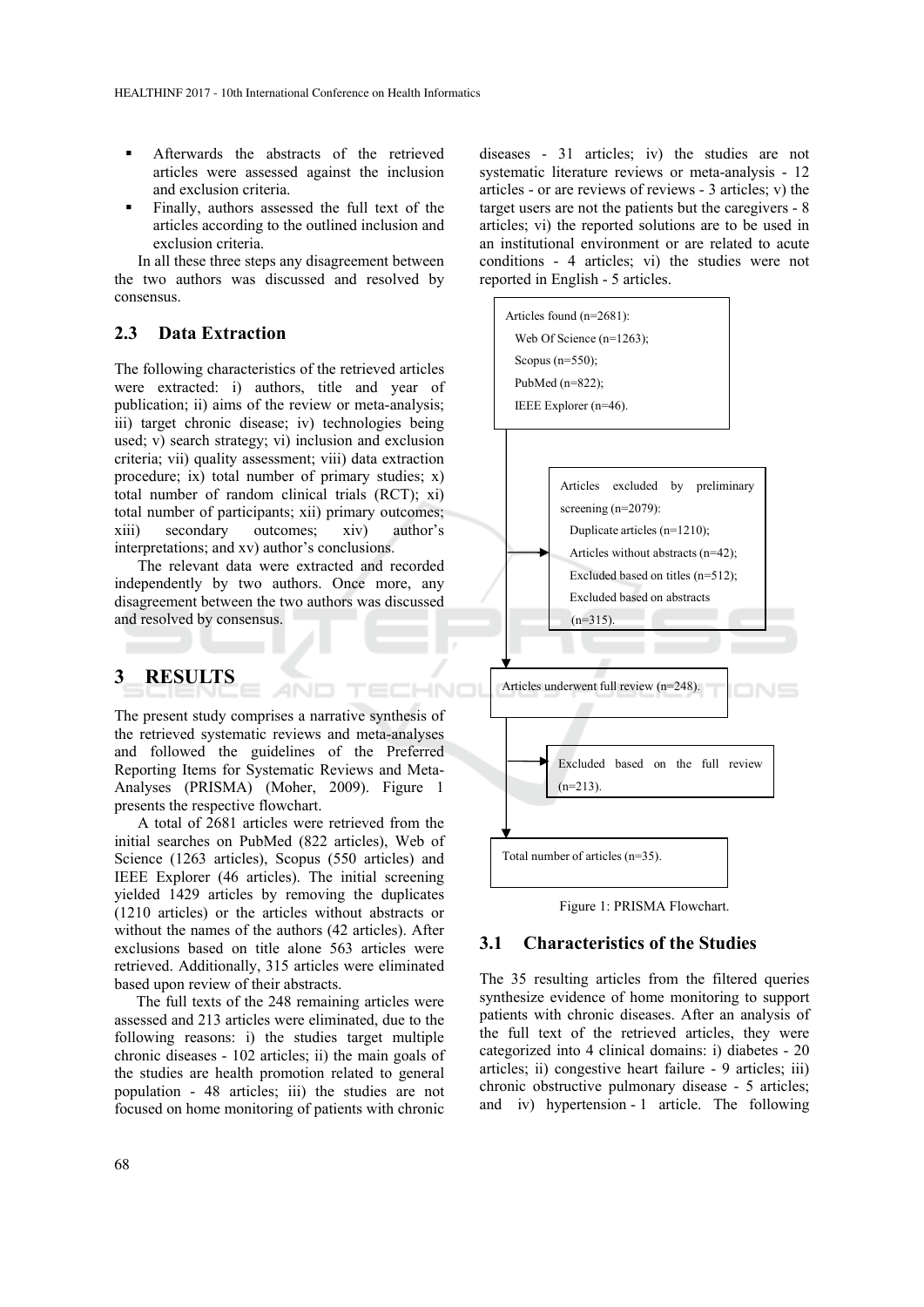subsections present the results of these 4 categories.

### **3.2 Diabetes**

Of the 35 retrieved articles, 20 dealt with home monitoring of patients with diabetes. A significant number of articles focuses both type 1 and type 2 diabetes (Jaana and Paré, 2007; Verhoeven et al., 2007; Baron, McBain and Newman, 2012; El-Gayar, 2013; van Vugt et al., 2013; Or and Tao, 2014; Huang et al., 2015; Tildesley, Po and Ross, 2015; Riazi et al., 2015; Garabedian, Ross-Degnan and Wharam, 2015). Others articles focus type 2 diabetes (Jackson, 2006; Ramadas et al., 2011; Frazetta, Willet and Fairchild, 2012; Cassimatis and Kavanagh, 2012; Tao and Or, 2013; Huang et al., 2015; Hunt, 2015; Ortiz, Felix and Sosa, 2015; Arambepola, 2016). Only one of the retrieved studies focuses exclusively on type 1 diabetes (Peterson, 2014).

By principle, the articles of the diabetes category include primary studies with high quality scientific evidence. All the 20 retrieved articles considered RCT primary studies and 11 of them considered RCT as one of the inclusion criteria (Jaana and Paré, 2007; Verhoeven et al., 2007; Cassimatis and Kavanagh, 2012; Baron, McBain and Newman, 2012; Pal et al., 2013; Tao and Or, 2013; van Vugt et al., 2013; Or and Tao, 2014; Huang et al., 2015; Tildesley, Po and Ross, 2015; Arambepola, 2016). On the other hand, aggregating all the primary studies included in the 20 studies of the diabetes category it is evident that the number of the involved patients is relatively significant (e.g. 1 article reports the involvement of 3578 patients (Pal et al., 2013) and other reports the involvement of 3798 patients (Huang et al., 2015)).

In technological terms, several articles (Ramadas et al., 2011; Frazetta, Willet and Fairchild, 2012; El-Gayar, 2013; Pal et al.; Tao and Or, 2013; van Vugt et al., 2013; Huang et al., 2015; Tildesley, Po and Ross, 2015; Riazi et al., 2015; Hunt, 2015) refer web-based applications (Table 1). In general, these applications allow synchronous (e.g. instant messaging or chat) and asynchronous (e.g. electronic mail or bulletin board) communications together with web pages to register clinical parameters (e.g. weight or blood pressure) and medication.

Besides web-based applications, there are other technological solutions reported in different articles:

 Computer-assisted applications integrating the management of clinical data with electronic practice guidelines, reminder systems, and

feedback to the patients (Jackson, 2006; El-Gayar, 2013).

- Smartphones (i.e. standalone smartphones and smartphones integrating specific devices such as glucometers for automatic glucose level upload) (Frazetta, Willet and Fairchild, 2012; Cassimatis and Kavanagh, 2012; Baron, McBain and Newman, 2012; El-Gayar, 2013; Pal et al., 2013; Peterson, 2014; Tildesley, Po and Ross, 2015; Garabedian, Ross-Degnan and Wharam, 2015; Hunt, 2015; Ortiz, Felix and Sosa, 2015; Arambepola, 2016).
- Automatic patient data transmission by means of monitoring devices (i.e. devices to monitor vital signals or devices to monitor behaviour outcomes such as pedometers or accelerometers connected by wireless communications to monitor physical activity (Jaana and Paré, 2007)).
- Video-conference (Verhoeven et al., 2007; El-Gayar et al., 2013).
- Telephone calls (Riazi et al., 2015).

The main outcome of most of the articles included in the diabetes category is the control of glycaemia by using glycosylated haemoglobin (HbA1c) as a proxy. However, in all the studies, this aim is complemented with other health related outcomes (e.g. health related quality of life (Verhoeven et al., 2007; Ramadas et al., 2011; Pal et al., 2013; van Vugt et al., 2013), weight (Ramadas et al., 2011; Pal et al., 2013; Huang et al., 2015; Garabedian, Ross-Degnan and Wharam, 2015), depression (Pal et al., 2013), blood pressure (Verhoeven et al., 2007; Or and Tao, 2014; Riazi et al., 2015; Garabedian, Ross-Degnan and Wharam, 2015), cholesterol level (Ramadas et al., 2011; Or and Tao, 2014), triglycemius level (Or and Tao, 2014), fluctuation index (Ramadas et al., 2011)), behaviour outcomes (e.g. physical activity) (Jackson, 2006; Verhoeven et al., 2007; Ramadas et al., 2011; Cassimatis and Kavanagh, 2012; van Vugt et al., 2013; Riazi et al., 2015; Garabedian, Ross-Degnan and Wharam, 2015; Hunt, 2015; Arambepola, 2016), patient self-motivation (Tildesley, Po and Ross, 2015), patient-clinician communication (Tildesley, Po and Ross, 2015), medication adherence (Cassimatis and Kavanagh, 2012; Hunt, 2015) ), and structural outcomes related to care coordination (Jaana and Paré, 2007; Verhoeven et al., 2007).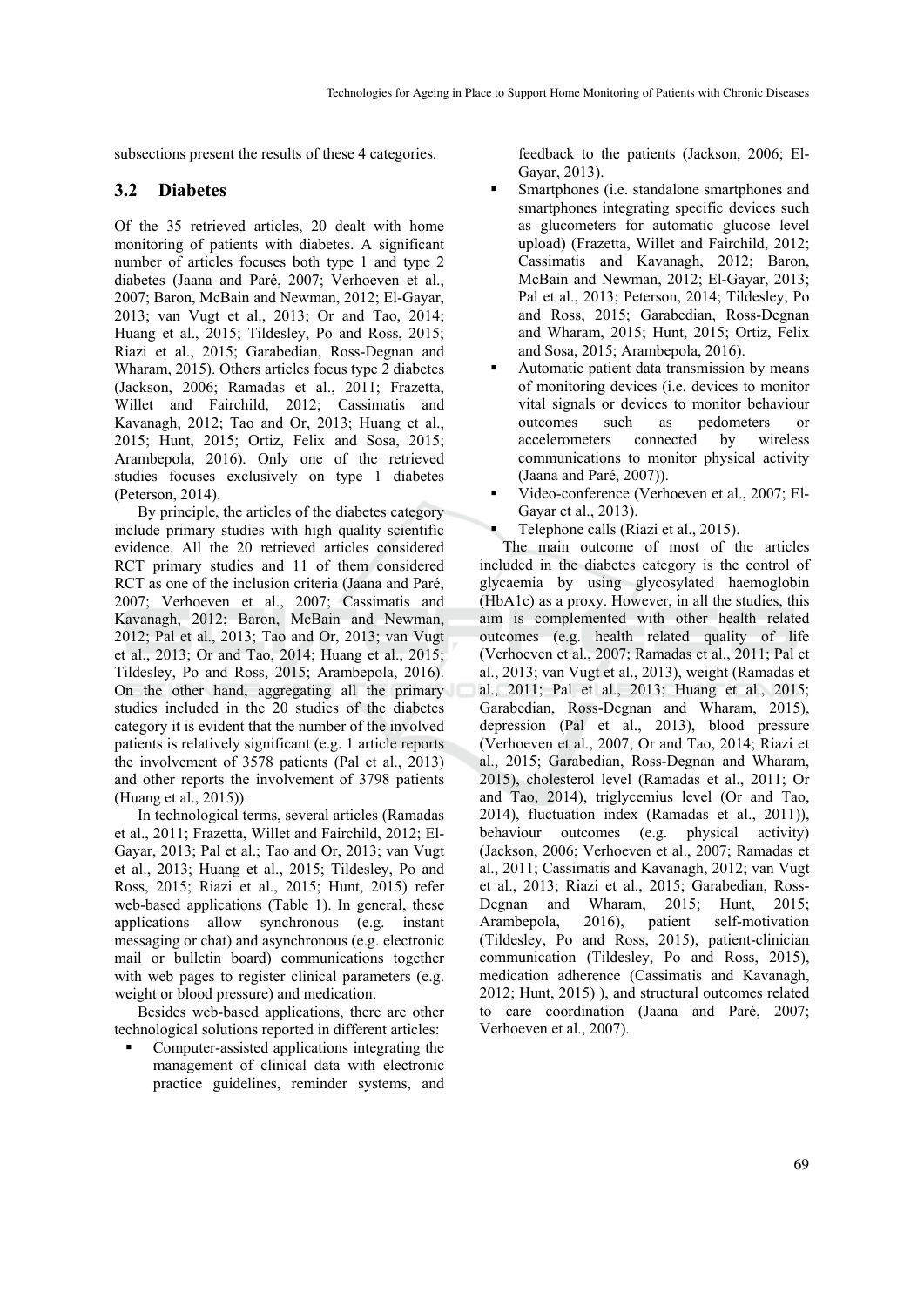| <b>Study</b>                 | <b>Technology</b>                                                                                              | $(*)$  |
|------------------------------|----------------------------------------------------------------------------------------------------------------|--------|
| Jackson<br>et<br>al., 2006   | applications,<br>Web-based<br>computer assisted applications<br>and standard telephone calls                   | 26/14  |
| Jaana et al.,<br>2007        | Automatic<br>data<br>patient<br>by<br>transmission<br>οf<br>means<br>monitoring devices                        | 17/17  |
| Verhoeven<br>et al., 2007    | Video-conference                                                                                               | 39/39  |
| Ramadas<br>et<br>al., 2011   | Web-based applications                                                                                         | 13/8   |
| Frazettaet<br>al., 2012      | Smartphones                                                                                                    | 7/7    |
| Cassimatis<br>et al., 2012   | Smartphones                                                                                                    | 13/13  |
| Baron,<br>et<br>al., 2012    | Smartphones                                                                                                    | 24/24  |
| El-Gayar<br>et<br>al., 2013  | Web-based<br>applications,<br>smartphones,<br>computer assisted<br>applications<br>and<br>video-<br>conference | 104/60 |
| Pal<br>al.<br>et<br>2013     | applications<br>Web-based<br>and<br>smartphones                                                                | 16/16  |
| Tao<br>al.,<br>et<br>2013    | Web-based applications                                                                                         | 43/43  |
| van Vugt et<br>al., 2013     | Web-based applications                                                                                         | 13/13  |
| Or<br>al.,<br>et<br>2014     | Web-based applications                                                                                         | 67/67  |
| Peterson                     | Smartphones                                                                                                    | 14/1   |
| Huang<br>et<br>al., 2015     | Web-based<br>applications<br>and<br>standard telephone calls                                                   | 18/18  |
| Tildesley<br>et<br>al., 2015 | Web-based<br>applications<br>and<br>smartphones                                                                | 22/22  |
| Riazi et al.,<br>2015        | Web-based<br>applications<br>and<br>standard telephone calls                                                   | 67/52  |
| Garabedian<br>et al., 2015   | Smartphones                                                                                                    | 1479   |
| Hunt, 2015                   | applications<br>Web-based<br>and<br>smartphones                                                                | 14/9   |
| Ortiz et al.,<br>2015        | Smartphones                                                                                                    | 8/4    |
| Arambepola<br>et al., 2016   | Smartphones                                                                                                    | 13/13  |

Table 1: Articles that focus diabetes.

(\*) Number of RCT included in the review / Number of primary studies include in the review.

Most of the articles of the diabetes category report moderate to large significant reduction of HbA1c when compared with usual care (Jackson, 2006; Jaana and Paré, 2007; Frazetta, Willet and Fairchild, 2012; Cassimatis and Kavanagh, 2012; Tao and Or, 2013; Or and Tao, 2014; Peterson, 2014; Huang et al., 2015; Tildesley, Po and Ross, 2015; Riazi et al., 2015; Garabedian, Ross-Degnan and Wharam, 2015; Hunt, 2015; Ortiz, Felix and Sosa, 2015; Arambepola, 2016). However, several studies are not conclusive about the reduction of HbA1c (Verhoeven et al., 2007; Ramadas et al., 2011; Baron, McBain and Newman, 2012; Pal et al., 2013). In particular, computer-based diabetes selfmanagement interventions (Pal et al., 2013) and consultations supported by video-conference (Verhoeven et al., 2007) appear to have a small beneficial effect on glycaemia control.

An article (El-Gayar et al., 2013) reporting research gaps of the technological approaches identifies the need to improve the usability of the applications as well the need for more comprehensive solutions, including real-time feedback to the patients and the integration of electronic health records systems supporting the service providers.

### **3.3 Congestive Heart Failure**

The number of RCT and non-RCT primary studies included in the 9 articles dealing with congestive heart failure varies from 9 to 42 (Table 2). The majority of the articles (i.e. 6 articles (Chaudhry et al., 2007; Dang, Dimmick and Kelkar, 2009; Polisena et al., 2010a; Ciere, Cartwright and Newman, 2012; Conway, Inglis and Clark, 2014; Nakamura, Koga and Iseki, 2014)) considered RCT as one of the inclusion criteria.

Considering the supporting technologies (Table 2), automatic patient data transmission by means of monitoring devices is being used together with video-conference and standard telephone calls to allow the assessment of symptoms and vital signs, as well as the transmission of automatic alarms.

In terms of clinical outcomes, the main concerns are the impacts of home monitoring in heart failurerelated hospitalizations and all-cause mortality (Conway, Inglis and Clark, 2014) when compared with usual care. However, several secondary outcomes are also considered such as self-care behaviour (e.g. adherence to prescribed medication, daily weighing or adherence to exercise recommendations (Ciere, Cartwright and Newman, 2012)).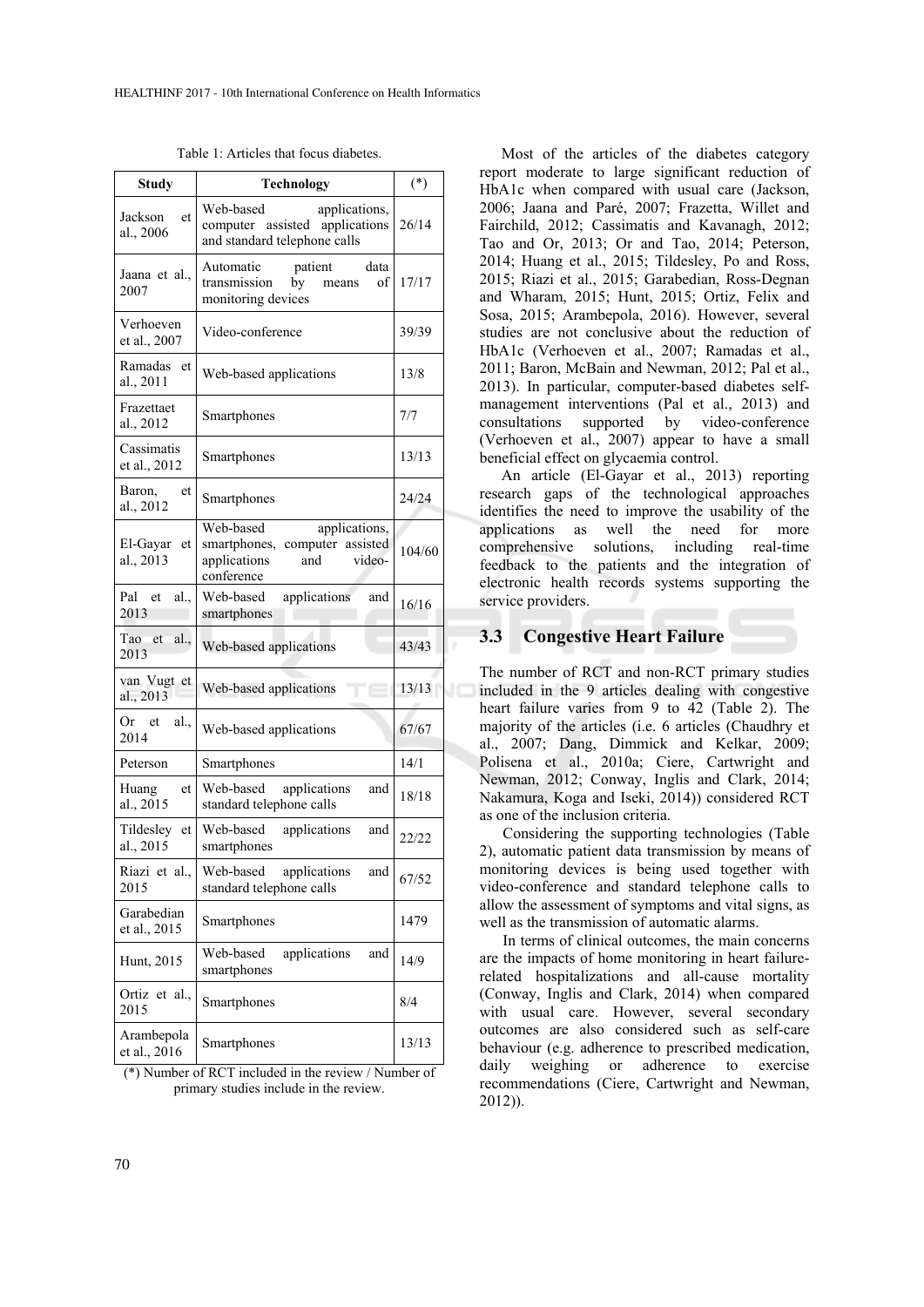| Table 2: Articles that focus congestive heart failure. |  |  |
|--------------------------------------------------------|--|--|
|                                                        |  |  |

| <b>Study</b>               | <b>Technology</b>                                                                                                                                  | $(*)$ |
|----------------------------|----------------------------------------------------------------------------------------------------------------------------------------------------|-------|
| Martínez et<br>al., 2006   | Automatic patient data<br>transmission by means of 42/13<br>monitoring devices                                                                     |       |
| Chaudhry et<br>al., 2007   | Automatic patient data<br>transmission by means of<br>monitoring devices and standard<br>telephone calls                                           | 9/9   |
| Clark et al.,<br>2007      | Automatic<br>patient<br>data<br>transmission by means of<br>monitoring devices and standard<br>telephone calls                                     | 14/14 |
| Dang et al.,<br>2009       | Automatic<br>Automatic patient data<br>transmission by means of 9/9<br>monitoring devices                                                          |       |
| Polisena et<br>al., 2010a  | Automatic<br>Automatic patient data<br>transmission by means of 9/9<br>monitoring devices                                                          |       |
| Ciere et al.,<br>2012      | Automatic patient data<br>transmission by means of<br>monitoring devices and standard 12/7<br>telephone calls and video-<br>conference             |       |
| Grustam<br>et<br>al., 2014 | Automatic patient<br>data<br>transmission by means of<br>monitoring devices and standard 32/21<br>telephone calls and video-<br>conference         |       |
| Conway et<br>al.           | Automatic patient data<br>transmission by means of<br>monitoring devices and standard<br>telephone calls                                           | 25/25 |
| Nakamura<br>et al., 2014   | Automatic patient data<br>transmission by means of<br>monitoring devices, including<br>external, wearable,<br>or<br>implantable electronic devices | 13/13 |

 (\*) Number of RCT included in the review / Number of primary studies include in the review.

Accordingly the reviewed articles home monitoring has a positive effect on clinical outcomes in community dwelling patients with congestive heart failure. Home monitoring reduces mortality when compared with usual care and it also helps to lower both the number of hospitalizations and the use of other health care services (Dang, Dimmick and Kelkar, 2009; Polisena et al., 2010a; Conway, Inglis and Clark, 2014; Nakamura, Koga and Iseki, 2014).

However, there is a need for high-quality trials (Chaudhry et al., 2007). Additionally, Grustam et al. (2014) state that evidence from the scientific literature related to home monitoring to support congestive heart failure patients is still insufficient. Also, more full economic analyses are needed to reach a sound conclusion. This means that further research is required in terms of comparisons of home monitoring with usual care of patients with congestive heart failure.

### **3.4 Chronic Obstructive Pulmonary Disease**

All the retrieved articles dealing with chronic obstructive pulmonary disease analyse RCT primary studies (Table 3). In particular, 3 of them considered RCT as one of the inclusion criteria (Polisena et al., 2010b; Pedone and Lelli, 2015; Lundell et al., 2015).

Home monitoring is supported by commercially available devices to measure and transmit different types of information (e.g. weight, temperature, blood pressure, oxygen saturation, spirometry parameters, symptoms, medication usage or steps in 6-minutes walking distance). In some cases the automatic data acquisition is complemented by clinical staff using questionnaires in telephone interviews (Polisena et al., 2010b; Pedone and Lelli, 2015). Videoconference can also be used to provide feedback to the patients (Lundell et al., 2015).

Table 3: Articles that focus chronic obstructive pulmonary disease.

TIONS

| <b>Study</b>                | <b>Technology</b>                                                                                                  | $(*)$ |
|-----------------------------|--------------------------------------------------------------------------------------------------------------------|-------|
| Polisena et<br>al., $2010b$ | Automatic patient data<br>transmission by means of<br>monitoring devices and standard<br>telephone calls           | 10/10 |
| Bolton et al.<br>2011       | Automatic patient data<br>transmission by means of<br>monitoring devices                                           | 6/2   |
| al., $2015$                 | Automatic patient data<br>Pedone et transmission by means of<br>monitoring devices and standard<br>telephone calls | 12/12 |
| Lundell et<br>al., 2015     | Automatic patient data<br>transmission by means of<br>monitoring devices and video-<br>conference                  | 9/9   |

(\*) Number of RCT included in the review / Number of primary studies include in the review.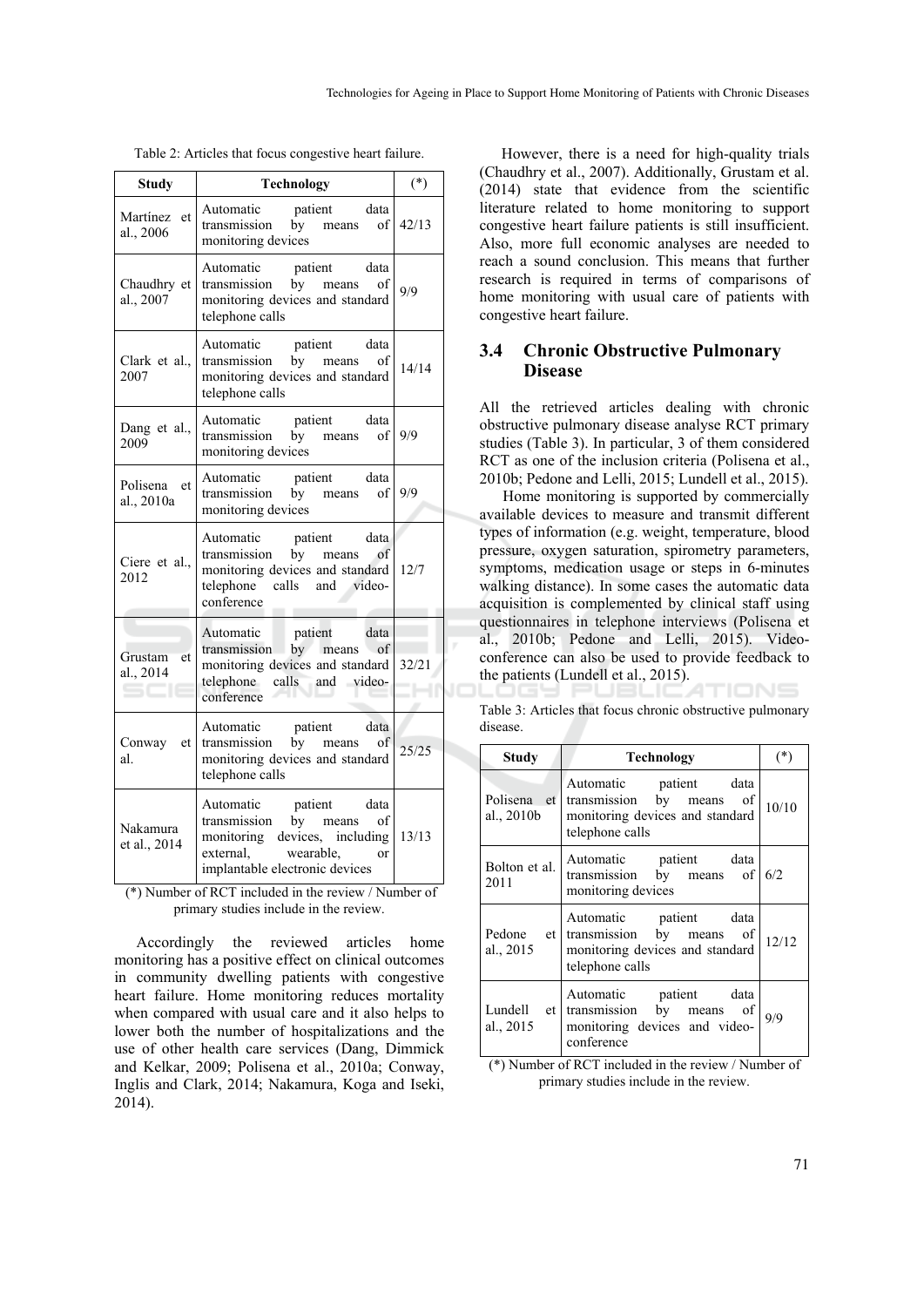In what concerns the primary and secondary outcomes, 3 studies (Polisena et al., 2010b; Bolton et al. 2011; Pedone and Lelli, 2015) compare home monitoring with usual care of patients with chronic obstructive pulmonary disease, considering mortality, admissions to hospital or other health care utilization as primary outcomes. Secondary outcomes include, among others, health related quality of life, patient satisfaction, physical capacity and dyspnea.

Home monitoring was found to reduce rates of hospitalization and emergency department visits, while the findings related to hospital bed days of care varied between studies (Polisena et al., 2010b; Pedone and Lelli, 2015). However, 1 study (Polisena et al., 2010b) reports a greater mortality in a telephone-support group compared with usual care. Additionally, there is evidence that home monitoring has a positive effect on physical capacity and dyspnea (Lundell et al., 2015) and it is similar or better than usual care in terms of quality of life and patient satisfaction outcomes (Polisena et al., 2010b).

The evidence systematized by the articles of the category related to chronic obstructive pulmonary disease does not allow drawing definite conclusions, as the studies are small. The benefit of home monitoring of patients with chronic obstructive pulmonary disease is not yet proven and further research is required before wide-scale implementation be supported. TECHNO

#### **3.5 Hypertension**

Finally, concerning patients with hypertension 1 article systematizes the results of 12 RCT using devices with automated data transmission, and video-conference.

The article reports improvements in the proportion of participants with controlled blood pressure compared to those who received usual care, but the authors conclude that more interventions are required and cost-effectiveness of the intervention should also be assessed (Chandak and Joshi, 2015).

### **4 DISCUSSION**

According to the findings of the systematic review reported in the present article, diabetes, congestive heart failure, chronic obstructive pulmonary disease and hypertension are the most relevant chronic diseases in terms of the use of technologies for ageing in place to support home monitoring (i.e. the

first research question of the present study).

Type 1 and type 2 diabetes stand out from other chronic conditions with a total of 20 studies, which constitute 57.1% of the articles that were retrieved. In order of relevance, the second chronic condition is congestive heart failure (i.e. 28.6% of the articles that were retrieved), which was followed by chronic obstructive pulmonary disease (i.e. 11.4% of the articles that were retrieved). Furthermore, one article reporting a systematic review related to home monitoring of patients with hypertension was also included in the present systematic review.

Self-management of diabetes requires patient adherence to best practice recommendations (e.g. glucose monitoring, dietary management or physical activity) (Or and Tao, 2014), congestive heart failure has a high rate of hospital readmission (Bonow, 2005; Joe and Demiris, 2013) and key aspects of the natural history of the chronic obstructive pulmonary disease are episodes of acute exacerbations, which are considered related to a faster disease progression, presence of comorbidities, and worse functional prognosis (Calvo, 2014). Therefore, the results of the present systematic review are in line with the current strong motivation for using technological solutions as a way to monitor patients with chronic diseases at home and to promote an increasing compliance of self-care.

In terms of types, outcomes, and impacts of technologies supporting home monitoring of patients with chronic diseases (i.e. the second research question of the study reported in the present article), the results show that:

- The technological solutions being used include web-based applications, computer assisted applications, smartphones, automatic patient data transmission by means of monitoring devices, video-conference and standard telephone calls (Tables 1-3).
- In general, the systematic reviews compare home monitoring with usual care and the primary outcomes depend of the type of the patients being considered (e.g. glycaemia control for patients with diabetes, patient's readmissions and mortality for patients with congestive heart failure and patients with chronic obstructive pulmonary disease, or control of the blood pressure of patients with hypertension).
- Secondary outcomes are quite diverse and include health related quality of life, weight,<br>depression, blood pressure, behaviour depression, blood pressure, behaviour outcomes, self-management, care knowledge, medication adherence, patient-clinician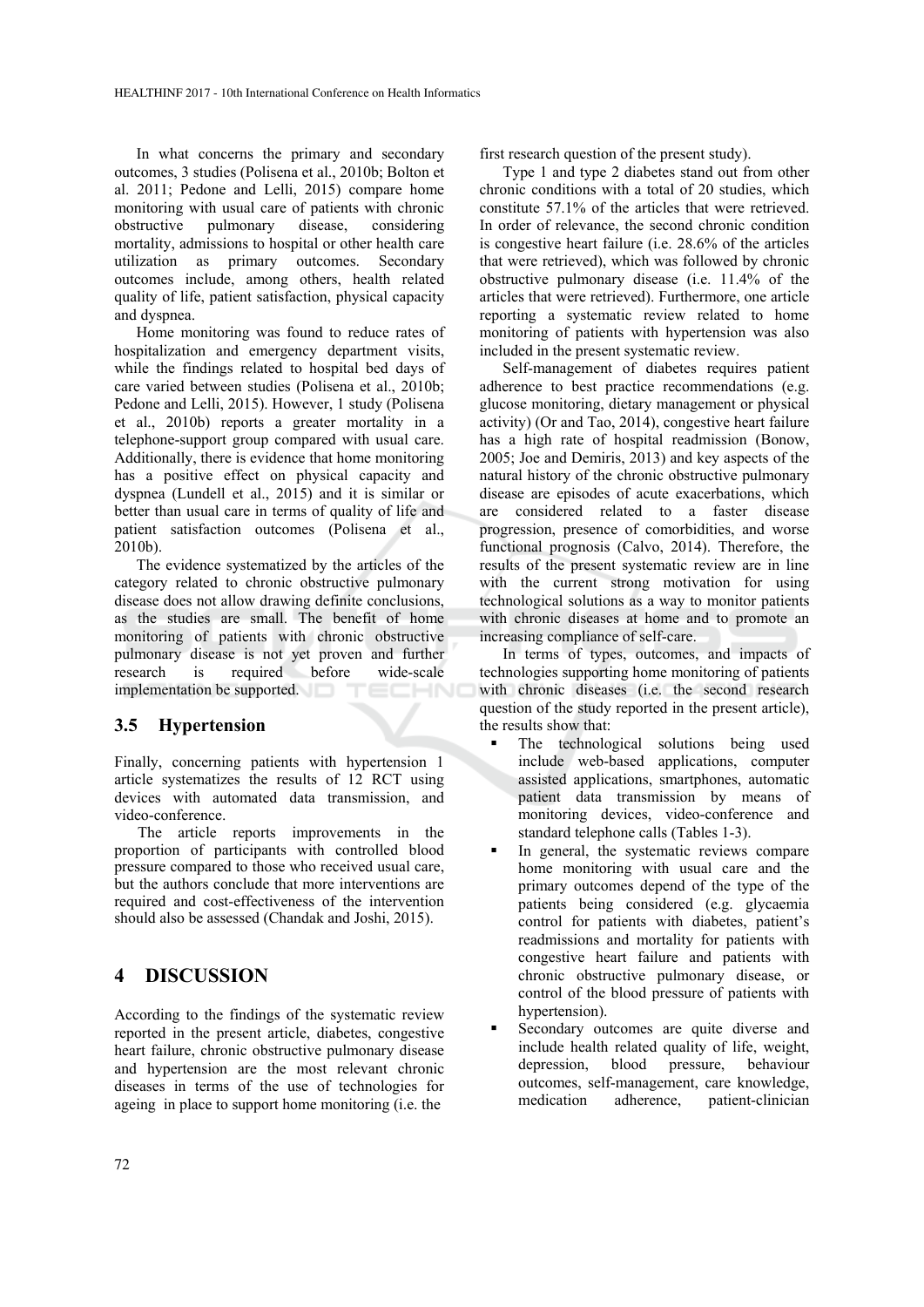communication, or structural outcomes related to care coordination.

 The analysis of the retrieved articles suggest that home monitoring has positive effects with a moderate to large improvements of different outcomes when compared with usual care of patients with diabetes, congestive heart failure, chronic obstructive pulmonary disease and hypertension (although in this case the evidence is not as robust – only 1 article – as it is in the other 3 chronic diseases). However, some studies are not conclusive about this positive impact and only report small beneficial effects.

Despite a high level of technological innovation and implementation, one of the findings is that telephone calls are still an important channel for the communication between patients and care providers.

Furthermore, it seems that important aspects are neglected during the technological developments, since there are reports of usability drawbacks as well as reports of the need for more comprehensive solutions, including provision of real-time feedback and the integration of the electronic health records systems being used by the care providers (El-Gayar et al., 2013).

Therefore, the results show that not only disruptive technological solutions have a key role when dealing with home monitoring, since practical and robust solutions are required, which means that the integration and the interoperability of existing technologies assume a great importance.

In general, the retrieved studies suggest positive effects of home monitoring, but evidence provided for the real benefit of home monitoring in some aspects was not totally convincing. Further research, including large scale RCT trials with consistent primary and secondary outcomes, and robust analysis about long-term sustainability, is required to allow the full incorporation of home monitoring in the clinical practice.

## **5 CONCLUSION**

Considering the large amount of articles that report studies related to home monitoring of patients with chronic diseases, the authors decided to perform a review of reviews and meta-analysis.

Although the authors tried to be as elaborate as possible in methodological terms to guarantee that the review selection and the data extraction were rigorous, it should be acknowledged that this study has limitations, namely the weaknesses inherent to

secondary analyses (i.e. review of reviews and metaanalysis), the limitations related to the dependency on the keywords and the databases selected, or the assumption that the retrieved articles have a homogeneous quality, which was not verified.

Despite these possible biases, the authors believe that the systematically collected evidence contributes to the understanding of the use of technologies for ageing in place to support home monitoring of patients with chronic diseases.

In parallel with this study, the authors have used similar methods to analyse the role of technologies for ageing in place to empower patients with chronic diseases. However, due to several limitations, the authors decide not to report the results in this article. Therefore, these results will be the object of a future publication. Also, as a future work, further studies will be implemented, namely to analyse how technologies for ageing in place are being used to support daily activities and promote the participation in social, economic, cultural, civil or spiritual matters of older adults.

## **ACKNOWLEDGEMENTS**

This work was partially supported by COMPETE - Programa Operacional Competitividade e Internacionalização (COMPETE 2020), Sistema de Incentivos à Investigação e Desenvolvimento Tecnológico (SI I&DT), under the project Social Cooperation for Integrated Assisted Living (SOCIAL).

### **REFERENCES**

- Arambepola, C., Ricci-Cabello, I., Manikavasagam, P., Roberts, N., French, D.P. and Farmer, A., 2016. The impact of automated brief messages promoting lifestyle changes delivered via mobile devices to people with type 2 diabetes: a systematic literature review and meta-analysis of controlled trials. Journal of medical Internet research, 18(4).
- Australian Institute of Health and Welfare, 2006. Chronic Diseases and Associated Risk Factors in Australia, 2006. Australian Institute of Health and Welfare.
- Baron, J., McBain, H. and Newman, S., 2012. The impact of mobile monitoring technologies on glycosylated hemoglobin in diabetes: a systematic review. Journal of diabetes science and technology, 6(5), pp.1185- 1196.
- Bolton, C.E., Waters, C.S., Peirce, S. and Elwyn, G., 2011. Insufficient evidence of benefit: a systematic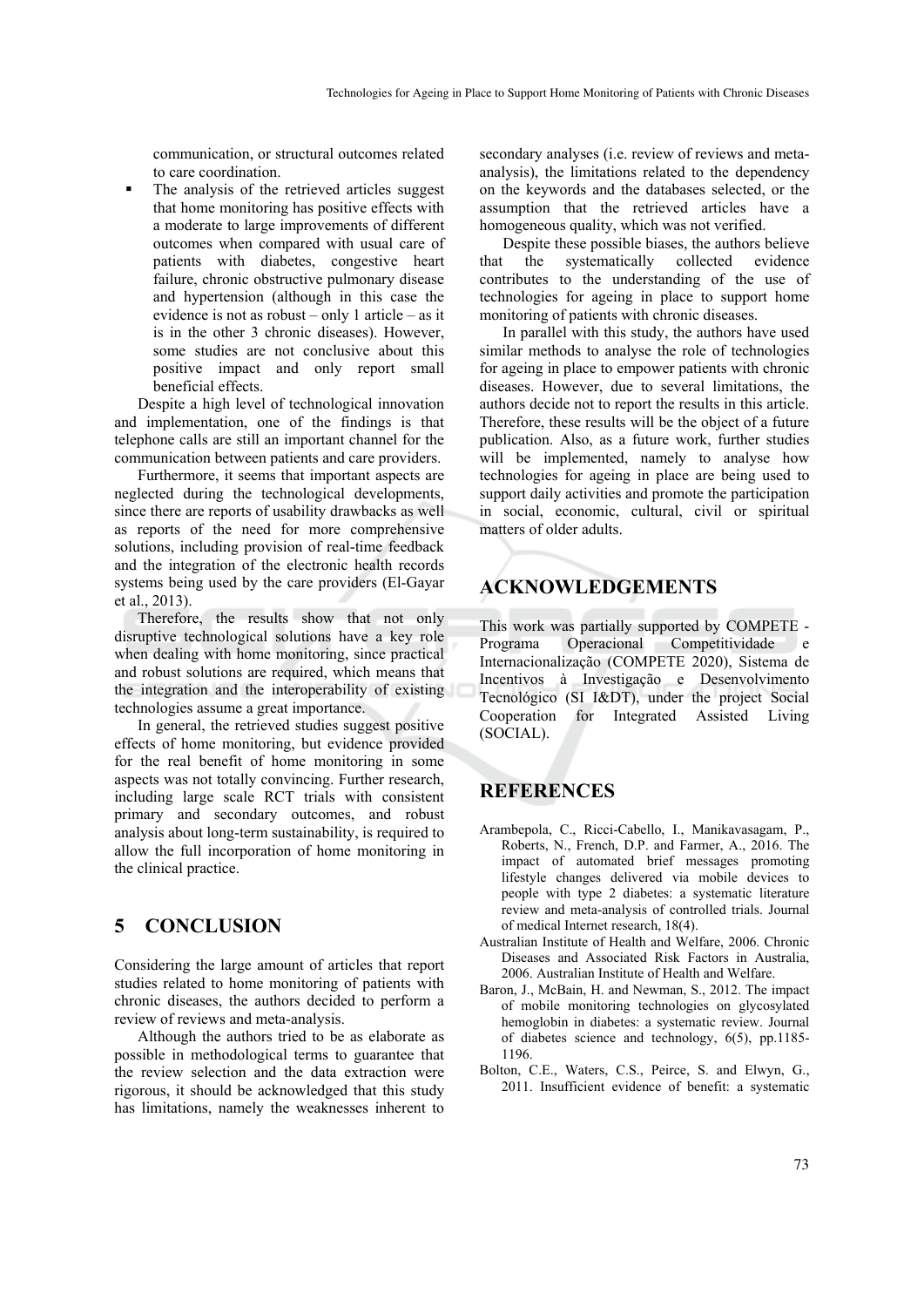review of home telemonitoring for COPD. Journal of evaluation in clinical practice, 17(6), pp.1216-1222.

- Bonow, R.O., Bennett, S., Casey, D.E., Ganiats, T.G., Hlatky, M.A., Konstam, M.A., Lambrew, C.T., Normand, S.L.T., Pina, I.L., Radford, M.J. and Smith, A.L., 2005. ACC/AHA clinical performance measures for adults with chronic heart failure: a report of the American College of Cardiology/American Heart Association task force on performance measures (writing committee to develop heart failure clinical performance measures) endorsed by the Heart Failure Society of America. Journal of the American College of Cardiology, 46(6), pp.1144-1178.
- Calvo, G.S., Gómez-Suárez, C., Soriano, J.B., Zamora, E., Gónzalez-Gamarra, A., González-Béjar, M., Jordán, A., Tadeo, E., Sebastián, A., Fernández, G. and Ancochea, J., 2014. A home telehealth program for patients with severe COPD: the PROMETE study. Respiratory medicine, 108(3), pp.453-462.
- Cassimatis, M. and Kavanagh, D.J., 2012. Effects of type 2 diabetes behavioural telehealth interventions on glycaemic control and adherence: a systematic review. Journal of telemedicine and telecare, 18(8), pp.447- 450.
- Chandak, A. and Joshi, A., 2015. Self-management of hypertension using technology enabled interventions in primary care settings. Technology and Health Care, 23(2), pp.119-128.
- Chaudhry, S.I., Phillips, C.O., Stewart, S.S., Riegel, B., Mattera, J.A., Jerant, A.F. and Krumholz, H.M., 2007. Telemonitoring for patients with chronic heart failure: a systematic review. Journal of cardiac failure, 13(1), pp.56-62.
- Ciere, Y., Cartwright, M. and Newman, S.P., 2012. A systematic review of the mediating role of knowledge, self-efficacy and self-care behaviour in telehealth patients with heart failure. Journal of telemedicine and telecare, 18(7), pp.384-391.
- Clark, R.A., Inglis, S.C., McAlister, F.A., Cleland, J.G. and Stewart, S., 2007. Telemonitoring or structured telephone support programmes for patients with chronic heart failure: systematic review and metaanalysis. Bmj, 334(7600), p.942.
- Connelly, K., Mokhtari, M. and Falk, T.H., 2014. Approaches to Understanding the impact of technologies for aging in place: a mini-review. Gerontology, 60(3), pp.282-288.
- Conway, A., Inglis, S.C. and Clark, R.A., 2014. Effective technologies for noninvasive remote monitoring in heart failure. Telemedicine and e-Health, 20(6), pp.531-538.
- Cruz, V.T., Pais, J., Bento, V., Mateus, C., Colunas, M., Alves, I., Coutinho, P. and Rocha, N.P., 2013. A rehabilitation tool designed for intensive web-based cognitive training: Description and usability study. Journal of Medical Internet Research, 15 (12), p. e59. Doi: 10.2196/resprot.2899.
- Cruz, V.T., Pais, J., Alves, I., Ruano, L., Mateus, C., Barreto, R., Bento, V., Colunas, M., Rocha, N. and Coutinho, P., 2014. Web-based cognitive training:

patient adherence and intensity of treatment in an outpatient memory clinic. Journal of medical Internet research, 16(5), p. e122. Doi: 10.2196/jmir.3377.

- Dang, S., Dimmick, S. and Kelkar, G., 2009. Evaluating the evidence base for the use of home telehealth remote monitoring in elderly with heart failure. Telemedicine and e-Health, 15(8), pp.783-796.
- El-Gayar, O., Timsina, P., Nawar, N. and Eid, W., 2013. A systematic review of IT for diabetes self-management: are we there yet?. International journal of medical informatics, 82(8), pp.637-652.
- Eysenbach, G., 2008. Medicine 2.0: social networking, collaboration, participation, apomediation, and openness. Journal of medical Internet research, 10(3), p.e22.
- Frazetta, D., Willet, K. and Fairchild, R., 2012. A systematic review of smartphone application use for type 2 diabetic patients. Online Journal of Nursing Informatics (OJNI), 16(3).
- Garabedian, L.F., Ross-Degnan, D. and Wharam, J.F., 2015. Mobile phone and smartphone technologies for diabetes care and self-management. Current diabetes reports, 15(12), pp.1-9.
- Genet, N., Boerma, W.G., Kringos, D.S., Bouman, A., Francke, A.L., Fagerström, C., Melchiorre, M.G., Greco, C. and Devillé, W., 2011. Home care in Europe: a systematic literature review. BMC health services research,  $11(1)$ , p.1.
- Grustam, A.S., Severens, J.L., van Nijnatten, J., Koymans, R. and Vrijhoef, H.J., 2014. Cost-effectiveness of telehealth interventions for chronic heart failure patients: a literature review. International journal of technology assessment in health care, 30(01), pp.59- 68.
- Househ, M., 2014. The role of short messaging service in supporting the delivery of healthcare: An umbrella systematic review. Health informatics journal, p.1460458214540908.
- Huang, Z., Tao, H., Meng, Q. and Jing, L., 2015. MANAGEMENT OF ENDOCRINE DISEASE: Effects of telecare intervention on glycemic control in type 2 diabetes: a systematic review and meta-analysis of randomized controlled trials. European Journal of Endocrinology, 172(3), pp.R93-R101.
- Hunt, C.W., 2015. Technology and diabetes selfmanagement: An integrative review. World journal of diabetes, 6(2), pp.225-233.
- Jaana, M. and Paré, G., 2007. Home telemonitoring of patients with diabetes: a systematic assessment of observed effects. Journal of evaluation in clinical practice, 13(2), pp.242-253.
- Jackson, C.L., Bolen, S., Brancati, F.L., Batts?Turner, M.L. and Gary, T.L., 2006. A systematic review of interactive computer?assisted technology in diabetes care. Journal of general internal medicine, 21(2), pp.105-
- Joe, J. and Demiris, G., 2013. Older adults and mobile phones for health: A review. Journal of biomedical informatics, 46(5), pp.947-954.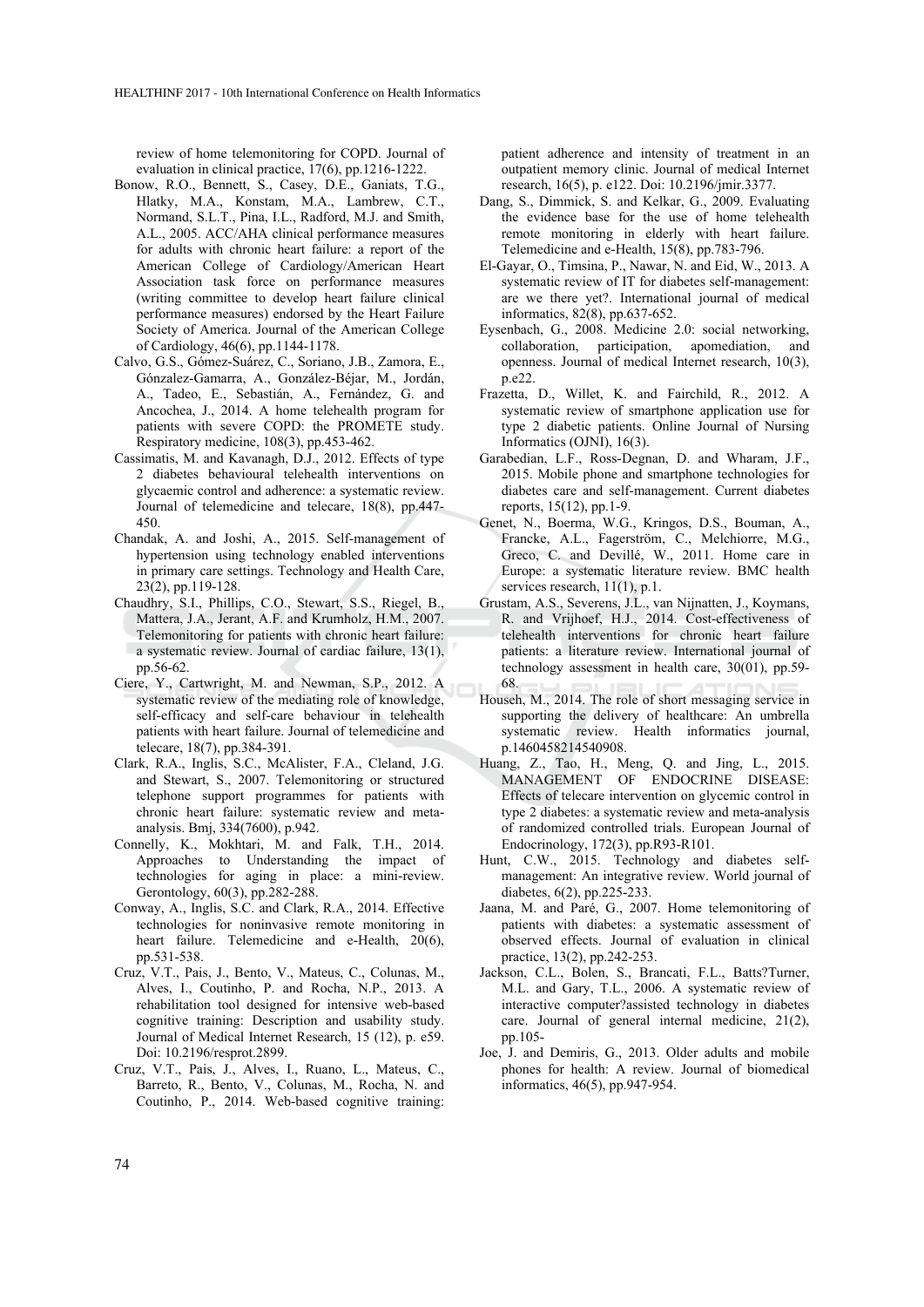- Kickbusch, I. and Nutbeam, D., 1998. Health promotion glossary. Geneva: World Health Organization.
- Kitsiou, S., Paré, G. and Jaana, M., 2015. Effects of home telemonitoring interventions on patients with chronic heart failure: an overview of systematic reviews. Journal of medical Internet research, 17(3), p.e63.
- Koch, S., 2013. Achieving holistic health for the individual through person-centered collaborative care supported by informatics. Healthcare informatics research, 19(1), pp.3-8.
- Kvedar, J., Coye, M.J. and Everett, W., 2014. Connected health: a review of technologies and strategies to improve patient care with telemedicine and telehealth. Health Affairs, 33(2), pp.194-199.
- Lundell, S., Holmner, Å., Rehn, B., Nyberg, A. and Wadell, K., 2015. Telehealthcare in COPD: a systematic review and meta-analysis on physical outcomes and dyspnea. Respiratory medicine, 109(1), pp.11-26.
- Martínez, A., Everss, E., Rojo-Álvarez, J.L., Figal, D.P. and García-Alberola, A., 2006. A systematic review of the literature on home monitoring for patients with heart failure. Journal of telemedicine and telecare, 12(5), pp.234-241.
- McBain, H., Shipley, M. and Newman, S., 2015. The impact of self-monitoring in chronic illness on healthcare utilisation: a systematic review of reviews. BMC health services research, 15(1), p.1.
- Moher, D., Liberati, A., Tetzlaff, J. and Altman, D.G., 2009. Preferred reporting items for systematic reviews and meta-analyses: the PRISMA statement. Annals of internal medicine, 151(4), pp.264-269.
- Mori, A.R., Mazzeo, M., Mercurio, G. and Verbicaro, R., 2013. Holistic health: predicting our data future (from inter-operability among systems to co-operability among people). International journal of medical informatics, 82(4), pp.e14-e28.
- Nakamura, N., Koga, T. and Iseki, H., 2014. A metaanalysis of remote patient monitoring for chronic heart failure patients. Journal of telemedicine and telecare, 20(1), pp.11-17.
- Or, C.K. and Tao, D., 2014. Does the use of consumer health information technology improve outcomes in the patient self-management of diabetes? A metaanalysis and narrative review of randomized controlled trials. International journal of medical informatics, 83(5), pp.320-329.
- Ortiz, P.M.V., Felix, P.M. and Sosa, E.S.G., 2015. Text messaging interventions to glycemic control in type 2 diabetes adults: systematic review/Mensajes de texto para el control glucémico en adultos con diabetes tipo 2: revisión sistemática. Enfermería Global, 14(1), p.445.
- Pal, K., Eastwood, S.V., Michie, S., Farmer, A.J., Barnard, M.L., Peacock, R., Wood, B., Inniss, J.D. and Murray, E., 2013. Computer based diabetes self management interventions for adults with type 2 diabetes mellitus. The Cochrane Library.
- Pastalan, L.A., 1990. Aging in place: The role of housing and social supports (Vol. 6, No. 1-2). Psychology Press.
- Pedone, C. and Lelli, D., 2015. Systematic review of telemonitoring in COPD: an update. Pneumonol Alergol Pol, 83, pp.476-8484.
- Peterson, A. (2014). Improving Type 1 Diabetes Management With Mobile Tools A Systematic Review. Journal of diabetes science and technology, 8(4), 859-864.
- Polisena, J., Tran, K., Cimon, K., Hutton, B., McGill, S., Palmer, K. and Scott, R.E., 2010. Home telemonitoring for congestive heart failure: a systematic review and meta-analysis. Journal of Telemedicine and Telecare, 16(2), pp.68-76.
- Polisena, J., Tran, K., Cimon, K., Hutton, B., McGill, S., Palmer, K. and Scott, R.E., 2010. Home telehealth for chronic obstructive pulmonary disease: a systematic review and meta-analysis. Journal of telemedicine and telecare, 16(3), pp.120-127.
- Queirós, A., Carvalho, S., Pavão, J. and da Rocha, N.P., 2013. AAL Information based Services and Care Integration. In HEALTHINF 2013 - Proceedings of the International Conference on Health Informatics, pp. 403-406.
- Queirós, A., Silva, A., Alvarelhão, J., Rocha, N.P. and Teixeira, A., 2015. Usability, accessibility and ambient-assisted living: a systematic literature review. Universal Access in the Information Society, 14(1), pp.57-66. Doi: 10.1007/s10209-013-0328-x.
- Ramadas, A., Quek, K.F., Chan, C.K.Y. and Oldenburg, B., 2011. Web-based interventions for the management of type 2 diabetes mellitus: a systematic review of recent evidence. International Journal of Medical Informatics, 80(6), pp.389-405.
- Riazi, H., Larijani, B., Langarizadeh, M. and Shahmoradi, L., 2015. Managing diabetes mellitus using information technology: a systematic review. Journal of Diabetes & Metabolic Disorders, 14(1), p.1.
- Slev, V.N., Mistiaen, P., Pasman, H.R.W., Verdonck-de Leeuw, I.M., van Uden-Kraan, C.F. and Francke, A.L., 2016. Effects of eHealth for patients and informal caregivers confronted with cancer: A meta-review. International journal of medical informatics, 87, pp.54-67.
- Tao, D. and Or, C.K., 2013. Effects of self-management health information technology on glycaemic control for patients with diabetes: a meta-analysis of randomized controlled trials. Journal of telemedicine and telecare, 19(3), pp.133-143.
- Teixeira, A., Pereira, C., e Silva, M.O., Alvarelhão, J., Silva, A.G., Cerqueira, M., Martins, A.I., Pacheco, O., Almeida, N., Oliveira, C. and Costa, R., 2013. New telerehabilitation services for the elderly. I. Miranda, M. Cruz-Cunha, Handbook of Research on ICTs and Management Systems for Improving Efficiency in Healthcare and Social Care, IGI Global, pp.109-132. Doi: 10.4018/978-1-4666-3990-4.ch006.
- Thrall, J.H., 2005. Prevalence and Costs of Chronic Disease in a Health Care System Structured for